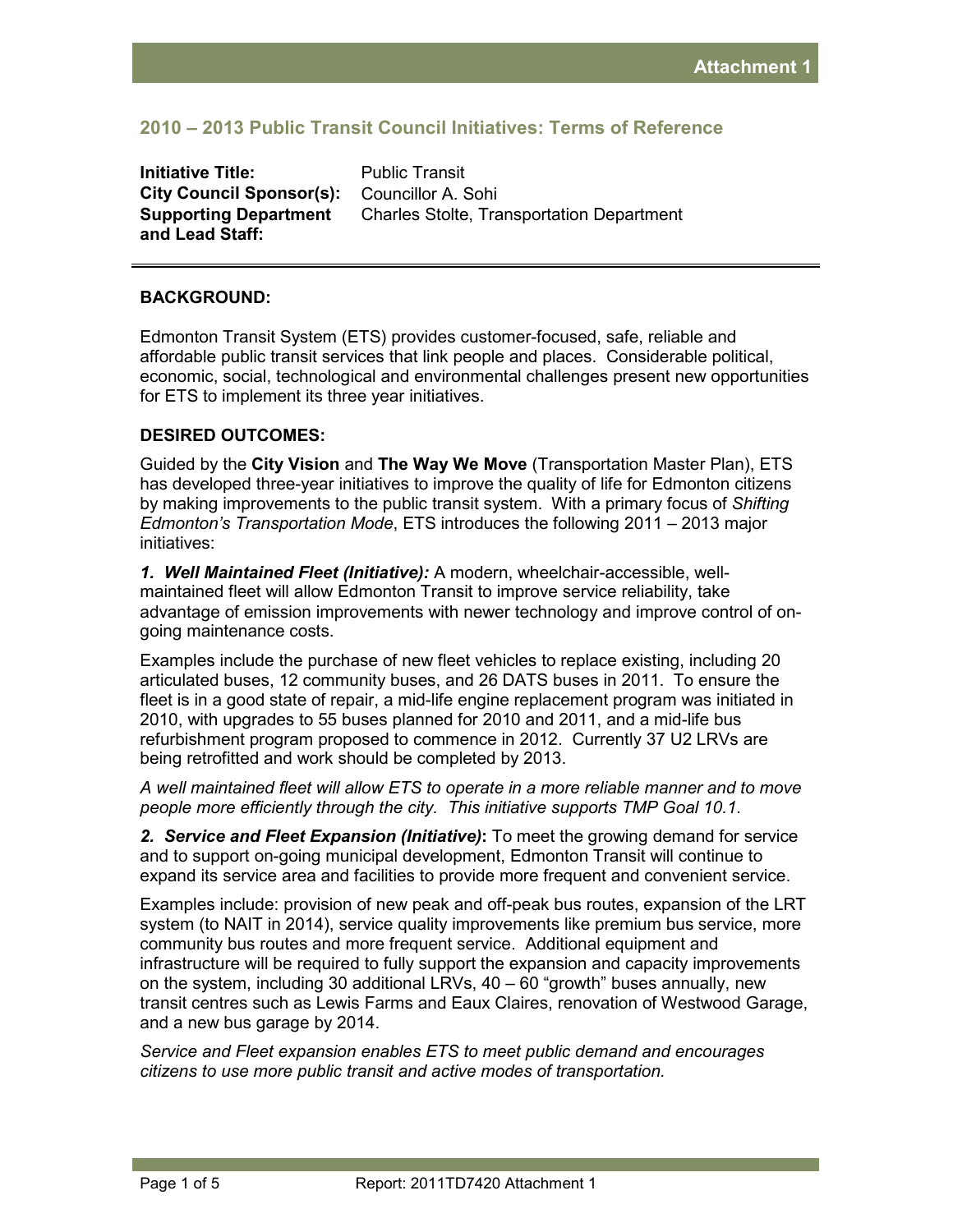*3. Public Transit Safety and Security Perception (Initiative):* Minimize customers / citizens concerns about public transit safety and security.

Examples include additional deployment of Inspectors at Transit Centres, Peace Officers dedicated to riding on buses and LRT, Security SMS (text messaging), customer communication plan, and better intelligence sharing with key community stakeholders. One measure of success could be the level of customer satisfaction with safety and security on ETS, with the goal of increasing it to 87% over the next 5 years.

*Improving the safety and security of public transit gives citizens many choices for their mode of movement.* 

*4. Reduce Fare Evasion (Initiative)***:** Minimize fare evasion by introducing measures that will reduce attempts to evade paying full fare.

Initiative details include use of smart card technology, digital fare products and social marketing such as the B.O.B. (Behaviour on Bus) campaign.

*A reduction in fare evasion adds lost revenue that can be used to improve service and keep fares affordable.*

*5. Customer Growth and Retention (Initiative):* Focus on putting the customer first. Develop a customer value proposition by understanding customer behaviours, expectations and needs.

Examples include the ETS Customer Service Centre review, introducing more amenities at LRT stations and transit centres, and offering smart card and digital fare payment options. Additional examples include, introducing social media technology, hosting and participating in community-focused events (e.g., Leading the Way Youth Summit, Community Fair), social marketing to change public's travel patterns, and implementing Smart Bus. Smart Bus provides convenience by offering real-time schedule information, both through electronic devices and displays at major bus stops and in the open source data environment.

*Finding ways to grow customer satisfaction leads to more citizens using public transit and / or more frequent use of public transit.* 

*6. Employee Recruitment and Development (Initiative):* Maintaining sufficient staffing levels to keep pace with service growth.

Examples include recruitment and training of 200+ Conventional, Community Service and DATS Operators, Professional Developmental Training for 500 ETS Operators, the completion of ETS workforce plans, employee enrolment in the *Corporate Leadership Development* pilot project, and succession planning.

*7. Optimize Accessible Service (Initiative):* Develop customer accessibility standards to optimize Conventional and DATS transit services, fleet and operations.

Initiative details include the implementation of web booking for DATS customers, improved IVR functionality to alert clients of delays, gathering stakeholder input on updating eligibility, introduction of in-person assessments, offering travel training for mobility challenged customers (including newcomers/immigrants, senior citizens and people with disabilities) and updating business practices to improve customer service.

*An accessible transit system, gives citizens many choices for their mode of movement, providing transit options for persons with mobility challenges (TMP Strategic Goal 5.3).*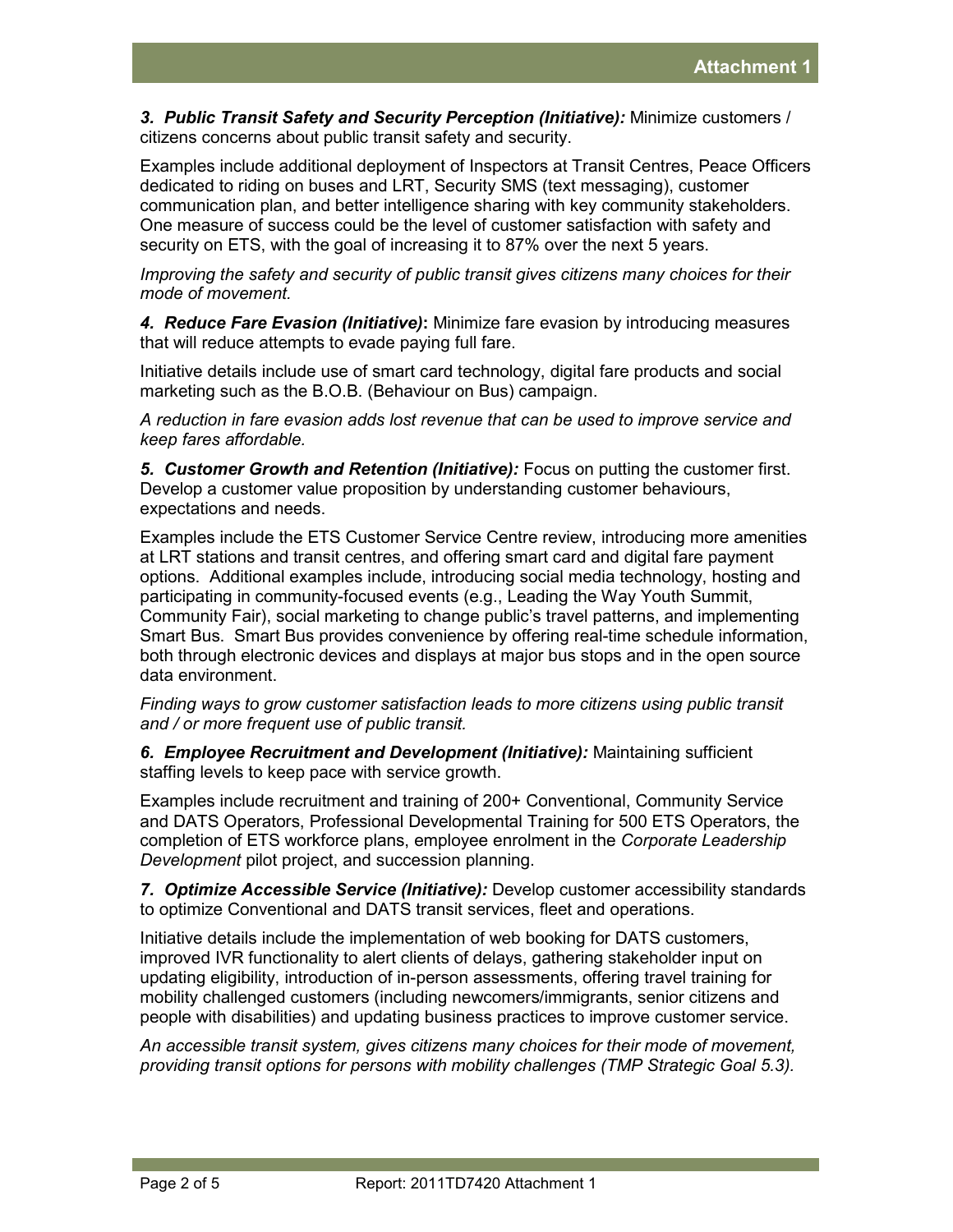### **ALIGNMENT WITH STRATEGIC DIRECTION (SEE DESIRED OUTCOMES SECTION, ABOVE):**

Alignment to "The Way Ahead", City of Edmonton Strategic goals is mentioned in each of the initiatives (see Desired Outcomes section, above).

## **START-UP BUDGET REQUIREMENTS:**

Having outlined ETS' seven major initiatives, the following sub-initiatives showcase several of the most important public transit activities to be completed over the next several years:

**1. Smart Bus [\$31M]** - Edmonton Transit's fleet and operations has reached a size that requires new tools and practices to manage on-road operations across the city. In addition, customer expectations for accurate route and schedule information are increasing. Proven "Smart Bus" systems are available in the transit industry and designed to help improve gaps, in terms of managing operations, improving service reliability, providing additional information for service planning and improving the amount and quality of information available to ETS customers.

Automated Bus Stop Announcements are being implemented in several other Canadian jurisdictions (e.g. Winnipeg, Ottawa, and Toronto). ETS was an early adopter of lowfloor buses, as well as numerous other accessibility features, including a fully accessible LRT with automated stop announcements (ASA). Disabled groups are advocating that the City adopt ASA on buses as a necessary feature to meet the City's goal of "universal access." Components of a complete Smart Bus solution include:

- Automated Bus Stop Announcements (ASA)
- Automated Vehicle Location (AVL)
- Computer Aided Dispatch (CAD)
- Real-Time Customer Information
- Automated Vehicle Health Monitoring (AVM)
- Automated Passenger Counters (APC) and
- Security Cameras with real-time video feed to the ETS Control Centre

Funding has been approved (\$3.4M in 2011 and 2012) for the initial installation of Smart Bus technology on 50 buses. Following an evaluation of the components, full deployment to all ETS buses would be undertaken in 2013 and 2014 (estimated \$31M is required).

**2. Smart Card [\$26M]** – Replace obsolete, costly, manual, paper-based fare distribution and collection system with account-based, one-card technology. Budget allocation of \$26M over four years to fully implement. Initiative is currently unfunded.

**3. Westwood Garage Renovation [\$62.4M]** - 60 year old garage requires major renovations to modernize and meet required specifications. Currently, partial funding of \$29M is available; however, further unfunded \$33.4M is required to complete full rehabilitation.

**4. Northeast Garage [\$109M]** – by 2014 the size of the ETS fleet needed to meet ridership growth will require a new garage; \$13M to purchase land funded; unfunded capital budget is \$109M.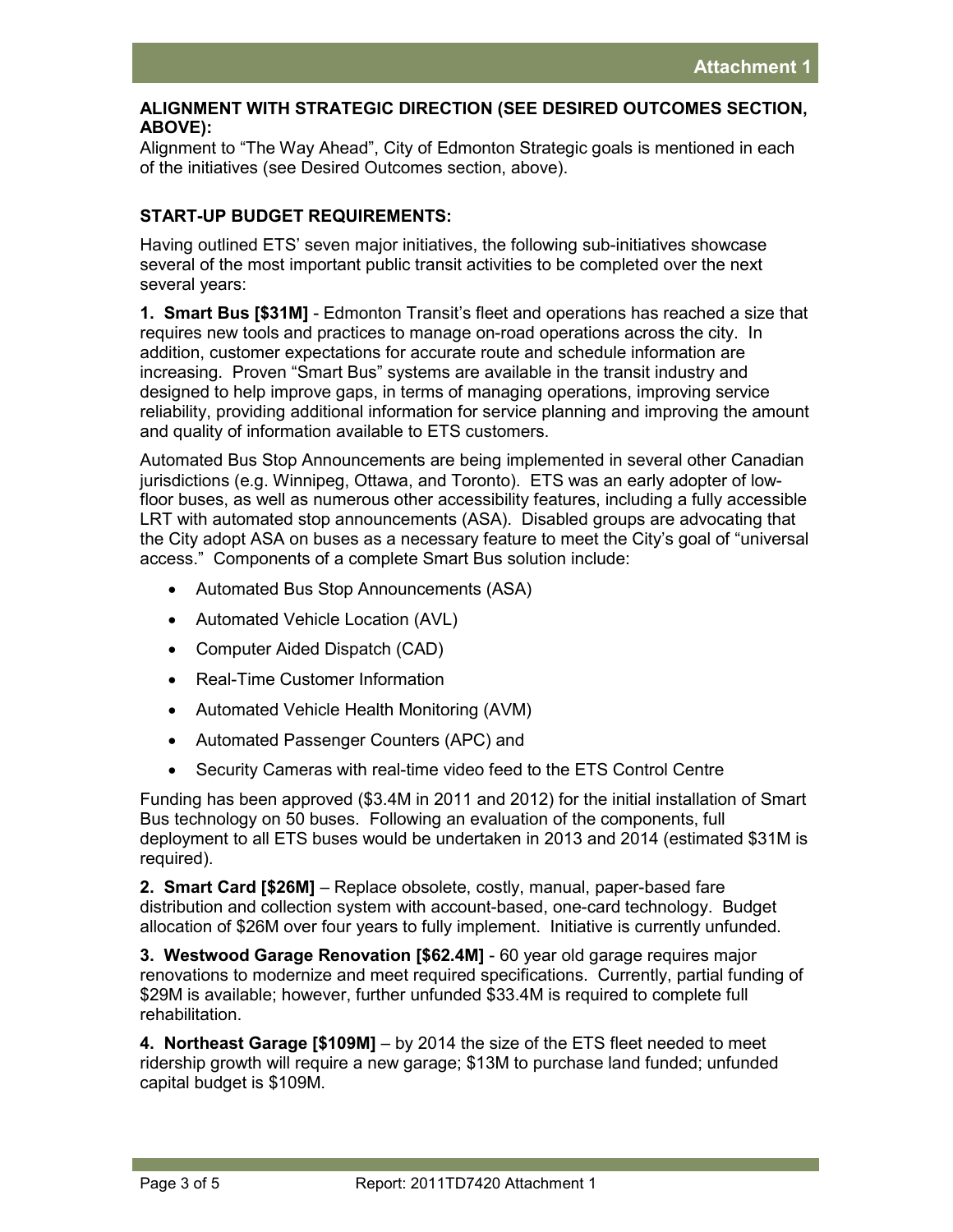**5. Heritage Valley Park and Ride [\$22M]** – \$22M required in anticipation of growth requirements and expiration of Century Park, Park and Ride lease in 2015. The expansion of Park and Ride facilities supports the TMP Goal 5.4.

**6. Fleet and Equipment Rehab [\$42M]** - The Edmonton Transit bus fleet must be replaced on a regular and predictable basis, in accordance with an industry-standard 18 year design life for conventional 40 foot low-floor and articulated buses, and 7 years for community service buses. Replacement of buses also allows Edmonton Transit to take advantage of design and technology improvements (e.g., "clean" diesel engines, corrosion protection). In order to maintain the buses for the expected lifespan, a comprehensive maintenance program is needed. For the vehicles with an 18-year design life, mid-life refurbishment of key components is required (body and frame, engine, transmission, etc.). Mid-life refurbishment is a cost effective way to ensure buses can operate for their expected lifespan. Other components, such as bus camera systems, Automated Passenger Counters, fareboxes and radios, are also replaced at the end of the component lifecycle.

On January 20, 2010, City Council approved the funding plan to replace the DATS fleet, originally purchased in 2005. These buses have a design life of 7 years. For 2012 and 2013, funding is available from the Financial Stabilization Reserve.

The wear and tear on the bus fleet is substantial and leads to the need for timely replacement of older buses to avoid service interruptions and increasing maintenance and repair costs. Upgrading of the ETS fleet with modern equipment will increase service reliability and avoid considerable maintenance costs, offer the potential to reduce greenhouse gas emissions and present a safe, clean, and modern bus fleet image that helps to improve customer service and increase ridership.

The 40-foot low floor buses purchased in 1993/1994 will be beyond their rated design life within the period 2012-2014. This project will replace these buses with Clean Diesel buses. Failure to undertake the bus replacement and refurbishment programs can result in increased maintenance cost and the risk of not providing reliable service due to equipment shortages. Ultimately, this reduces ridership, increases costs and reduces the overall effectiveness of the public transit system.

The 37 U2 LRVs are being retrofitted to provide an additional 15 – 20 years of operational life at a total cost of \$42.8M. Work includes repairing body corrosion, refinishing the interior and exterior, replacing obsolete and worn electrical and mechanical components and upgrading passenger communication and security systems. The work is underway and scheduled to be complete in 2013.

**7. Bus Fleet and Equipment Growth [\$68M] -** Additional buses must be added to Edmonton Transit's fleet to meet increased demand for public transit service resulting from general growth in the city and changing travel patterns.

Conventional 40-foot diesel buses are required for fixed-route/fixed-schedule service in developing areas of the city, and to provide additional capacity on existing routes "downstream" from the developing areas. Community service buses are required to accommodate the increasing needs of the aging population, and are also utilized on routes with lower passenger demand (off-peak services, initial implementation phase of new bus routes and for "developer-funded" service).

It is estimated that in 2012, 54 40-foot low-floor diesel buses and 5 community buses will be required. In 2013 and 2014, a total of 72 40-foot low-floor diesel buses and 9 community buses will be required.